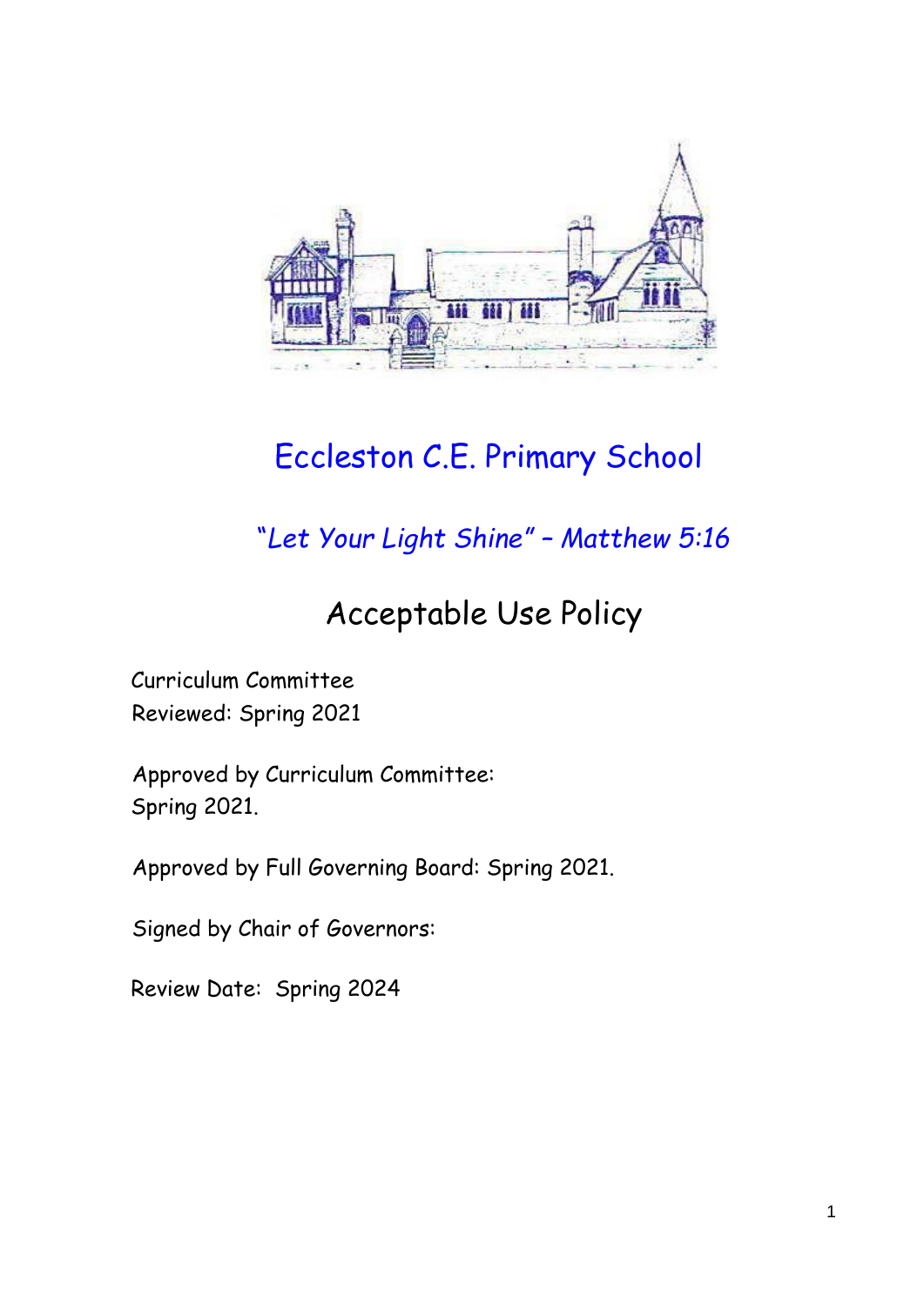# **Our Vision Statement**

**At Eccleston C of E Primary School we are united in our vision to prepare our children for life in the modern world**.

**We will do this by instilling a lifelong love of learning and embedding Christian values that reflect the example Jesus has set.**

**We strive for excellence in all we do, enabling all members of our school to flourish.**

# **ECCLESTON C.E. PRIMARY SCHOOL Acceptable Use Policy**

# **PURPOSE**

The policy has been developed to advise employees of if, when and under what conditions they may use the school's communications and information systems for personal reasons. It sets standards to ensure that employees understand the position and do not inadvertently use communications and information in inappropriate circumstances.

The school recognises employees' rights to privacy but needs to balance this with the requirement on the school (as a public service) to act appropriately, with probity, to safeguard its business systems, and to be seen to be doing so.

In applying the policy, the school / Council will act in accordance with the Human Rights Act 1998 and other relevant legislation and will recognise the need of employees to maintain work/life balance.

# **SCOPE**

This policy covers all forms of communication, information retrieval (from any source), media and equipment, used for official business and regardless of origin, ownership or place of use, for example:

- $\triangleright$  mail systems (internal and external)
- $\triangleright$  internet and intranet (email, web access and video conferencing)
- $\triangleright$  telephones (hard wired and mobile)
- $\triangleright$  pagers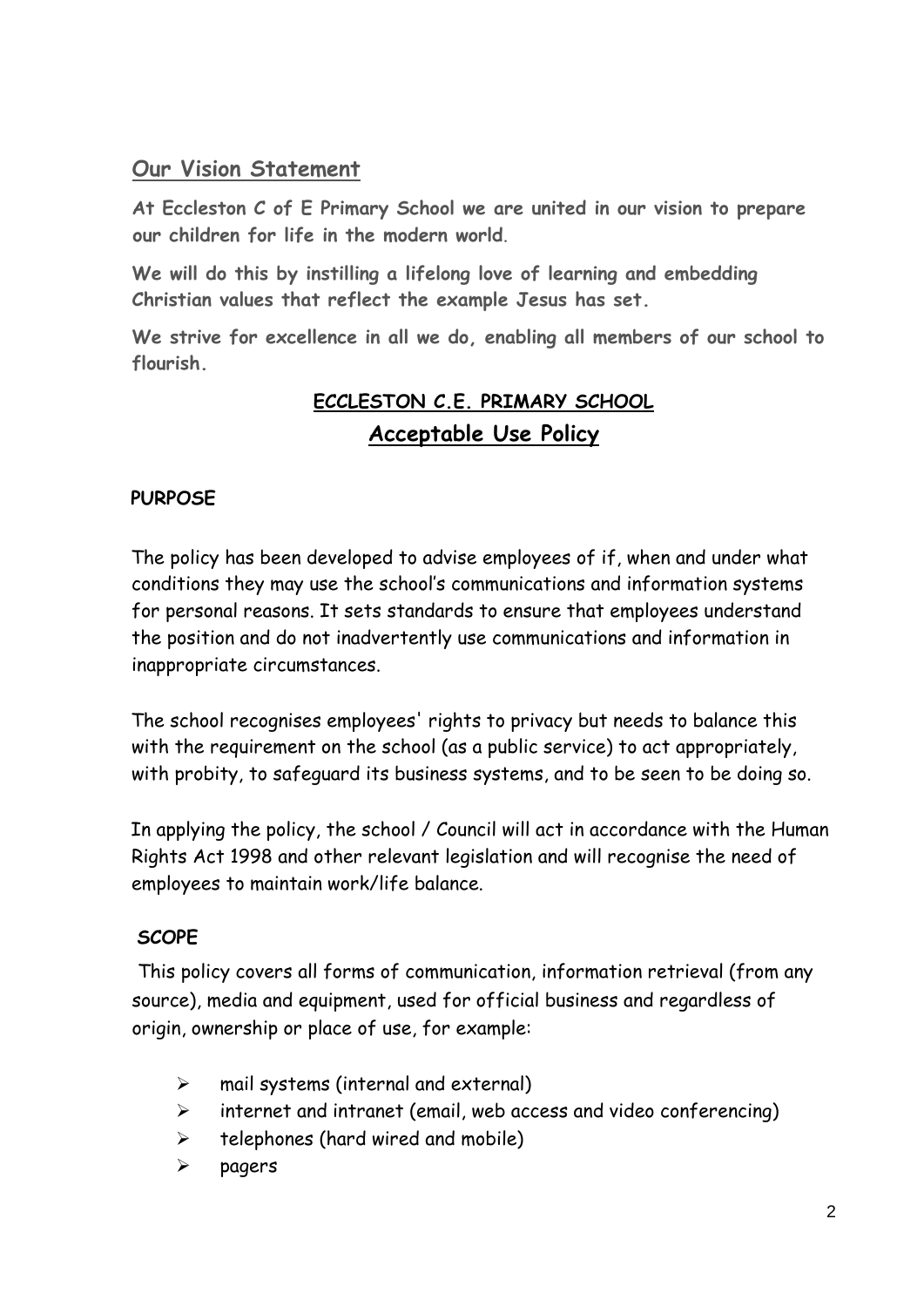- $\triangleright$  fax equipment
- computers *this covers ANY computer used for work purposes, whether at the place of work or elsewhere*
- $\triangleright$  photocopying, printing and reproduction equipment
- $\triangleright$  recording / playback equipment
- $\triangleright$  documents and publications (any type or format)

The policy applies to all employees (as a contractual term), agency staff and to other people acting in a similar capacity to an employee. It will also apply to staff of Contractors and other individuals providing services/support to the school (e.g. volunteers). It takes account of the requirements and expectations of all relevant legislation.

The Head teacher will discuss the policy with staff and agree parameters within which they will act. Every employee will have the policy explained to them at induction, and be given a copy for future reference. If at any stage employees require further clarification, they should speak to the Head teacher in the first instance.

Where an employee needs to discuss personal information with Occupational Health, HR or their Trade Union, they will be given privacy to do this.

The Head teacher will agree with Trade Union representatives the arrangements for using school communication and information systems which will be provided in accordance with trade union facilities agreement and the ACAS Code of Practice. *.*

# **USE OF EQUIPMENT AND MATERIALS**

# *Use of Facilities*

The school's/Council's Code of Conduct for Officers states that staff must not carry out personal activities during working hours, nor mix private business with official duties. Official equipment and materials should not be used for general private purposes without prior permission from the Head teacher or an appropriate line manager. This will usually be in writing or may be covered by the parameters agreed by the Head teacher with the team.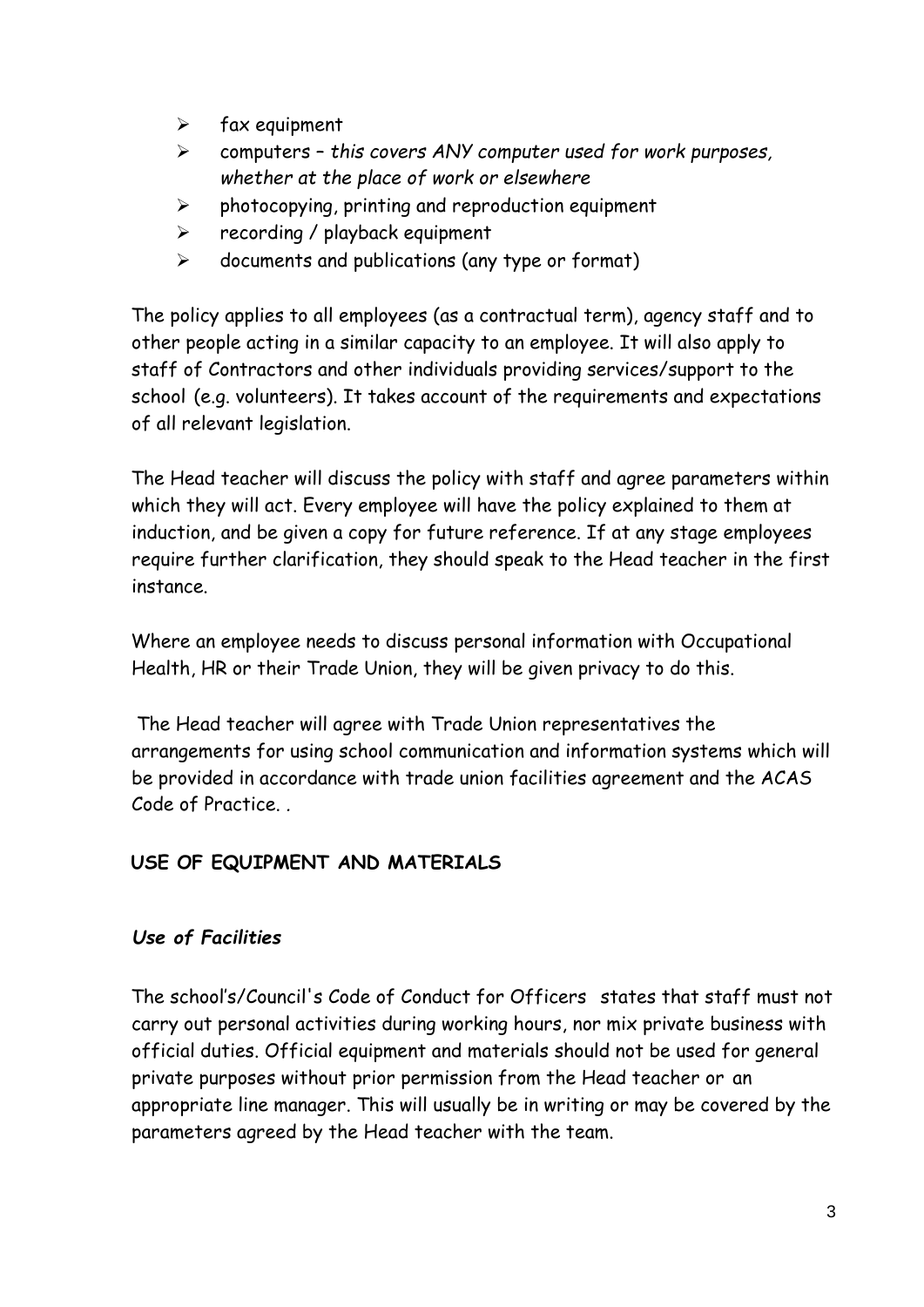If an employee needs to use a school phone (e.g. at their desk) for private purposes that are permissible within this policy, the call should be timed and the office given the details immediately to enable the cost to be charged to the employee. Payment is not required where employees need to phone to notify someone they have been delayed at work or in other emergencies.

In terms of using other equipment and materials, the decision to allow such use is at the Head teacher's discretion. However the following are provided as examples to illustrate where it might be reasonable for permission to be given for reasonable use for private purposes, under the conditions shown and after getting prior approval, in writing if this is required. The Head teacher or a senior manager may veto private use at any time if they consider that circumstances justify this in general or particular cases, e.g. because of improper use or overuse. A charge may be made for materials if the values are significant.

- Social or recreational activities associated with school/Council employment.
- $\triangleright$  Regular activity for a legitimate voluntary body or charity but prior written approval from a senior manager must be obtained.
- Training or development associated with school/Council employment.
- $\triangleright$  Occasional and brief essential family communications or other personal messages. In emergencies permission might need to be obtained retrospectively or again this may be covered by the general parameters agreed with the team.

If given permission, approved acceptable private use should normally take place in the employee's own time but where this is not practicable or sensible, any disruption to the employee's official work or that of colleagues must be minimal. Official work will always take precedence.

All uses, whether for private or official purposes, must observe:

- $\triangleright$  the law
- Financial Regulations and Codes of Practice on Financial Management
- $\triangleright$  Terms of employment, especially the Code of Conduct for Employees  $\triangleright$  Communications & Information Technology (ICT) Code of Practice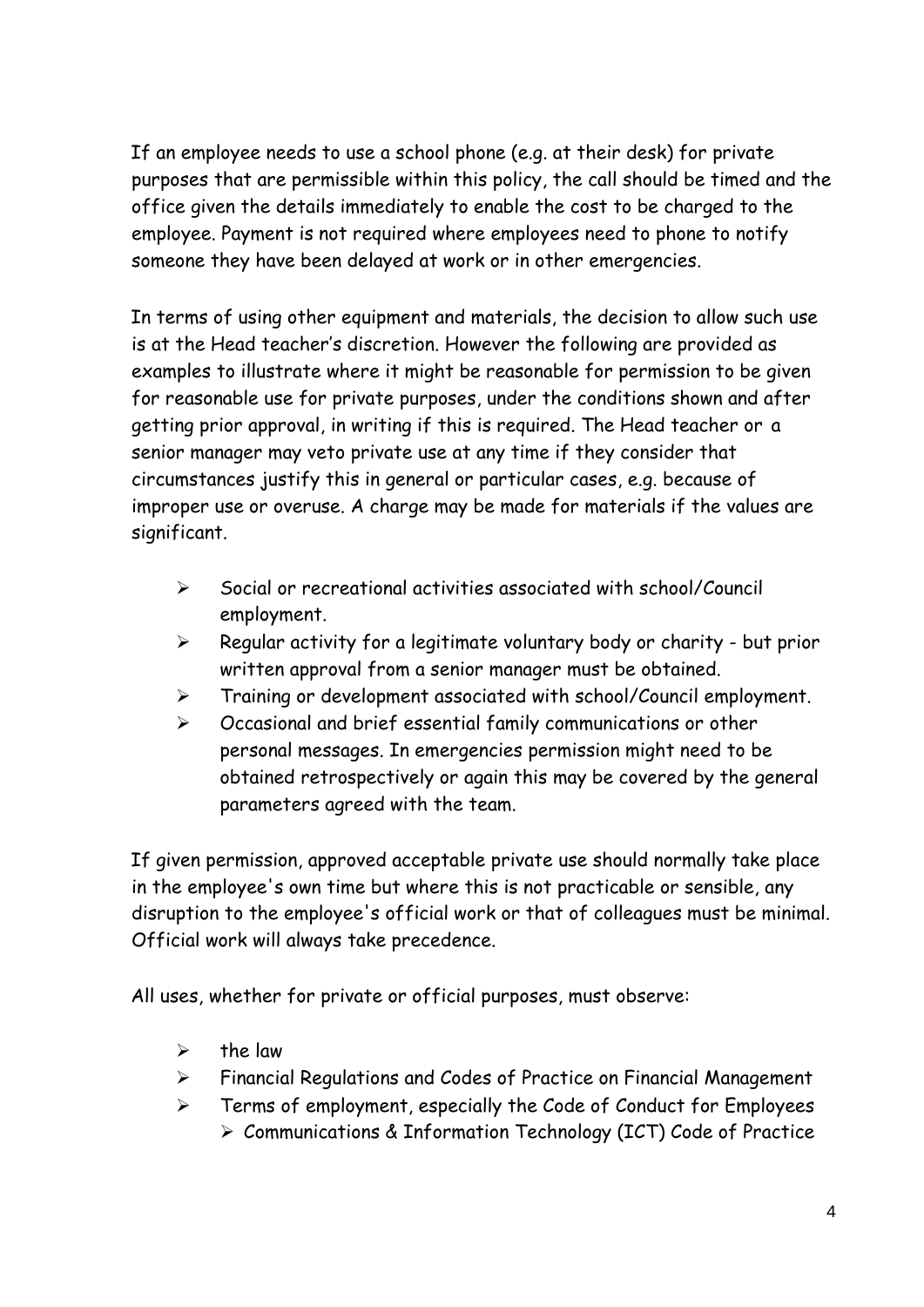#### **SCHOOL/COUNCIL MONITORING**

Monitoring information will not be accessible (or distributed) any more widely than is necessary for the purposes for which it is needed.

All employees should be made aware at induction, at intervals thereafter and possibly through automatic messages on school/Council equipment, that, in relation to any electronic communication, there can be no expectation of absolute privacy when using school/Council equipment provided for official/ work purposes; and that the school/Council reserves the right to monitor all communications including their content. This monitoring is carried out to ensure that equipment and systems are used efficiently and effectively, to maintain systems security and to detect any breaches of this policy or the law. Normally monitoring consists of the following:

 **Telephones and fax**. The school/Council reserves the right to monitor communication content selectively if abuse is suggested. However such monitoring would only take place following an assessment that such steps are necessary to further a particular investigation or concern. It would only be authorised following the advice of the Council's Statutory Officers. Where calls are made via the Cheshire West and Chester network, an automatic record is kept of every number called, from where and the duration of the call. Further action is taken where particular numbers called or the frequency and duration of calls suggest abuse of this policy.

Telephone response times will be sampled from time to time.

- **Emails**. When using the Cheshire West and Chester network, every incoming and outgoing email message is automatically swept for key words which could indicate misuse. The school reserves the right to apply similar screening to its own email systems.
- **Web access**. When using the Cheshire West and Chester network, access to some web sites is automatically prevented (e.g. pornographic, racist and violent sites) and others are restricted (e.g. MP3 music sites and Web Chat) and a message warns that these types of sites are strictly for business purposes. However, an automatic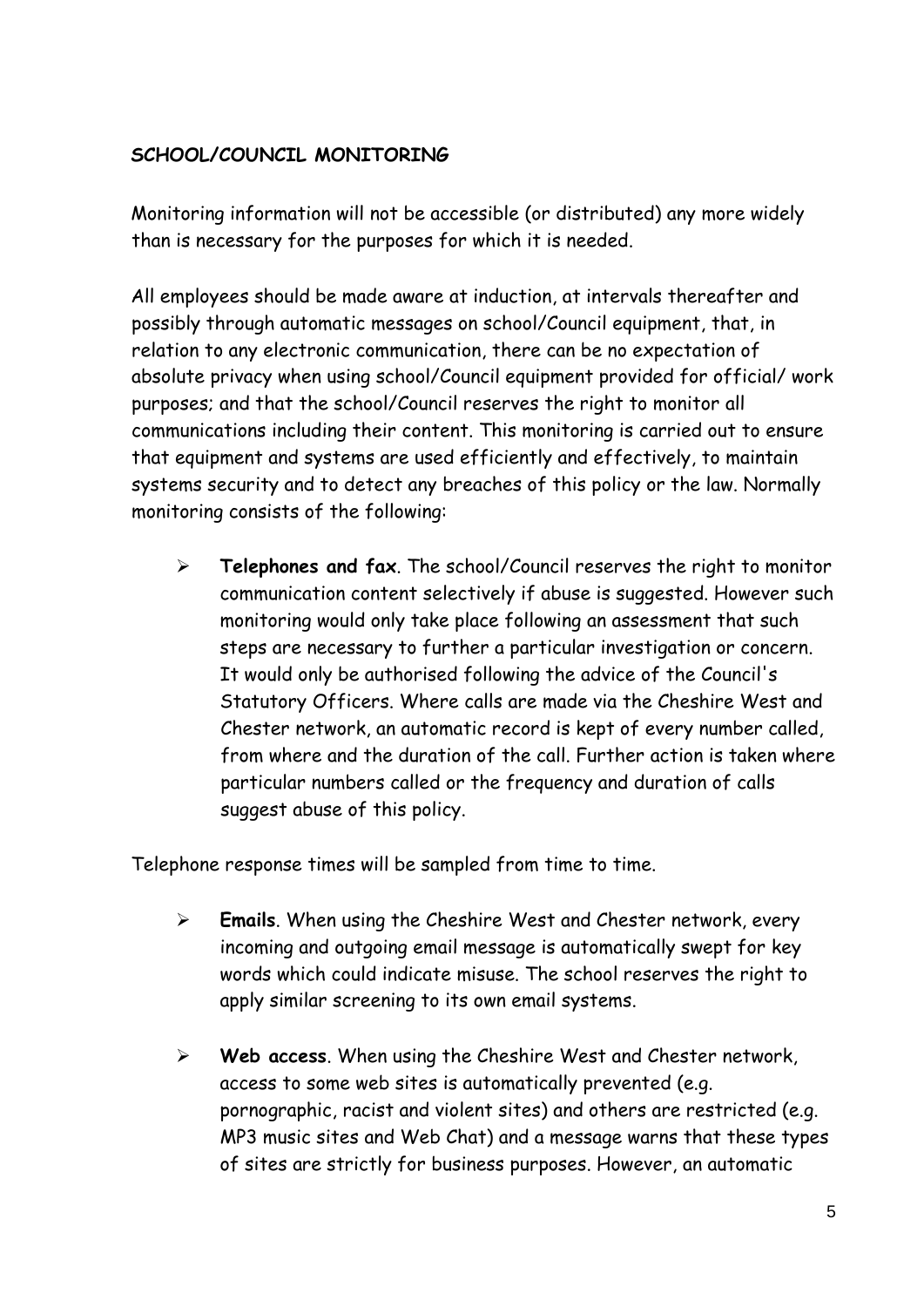record is made of all sites visited and a sweep made of site names and content against pre-determined criteria, to identify inappropriate sites together with attempts made to access such sites. The school reserves the right to apply similar restrictions and screening to its own web access systems.

 **Mail**. The privacy of internal and external postal communications marked 'personal' will normally be respected (unless abuse of this policy is suspected) but all other communications may be opened for good reason by a Head teacher, manager, secretary or colleague.

# **ACCESS TO AND RETENTION OF MONITORING INFORMATION**

In the case of Cheshire West and Chester systems, access to routine monitoring information is restricted to specified employees in Information & Communication Technology Services and Audit. If they identify a potential issue of abuse the relevant Head teacher/senior manager will be given access to the information to enable appropriate action to be taken. They will respect the confidentiality of all communications and disclose the contents of communications only where there are grounds for suspecting abuse of this policy. Where this is the case, other senior managers may then be involved and are likely to be made aware of the contents of communications.

#### **SURVEILLANCE**

Permanently fitted surveillance cameras are installed by the Council or the school only for security and safety reasons and will always be visible to people within their range. Video recording tapes will be kept secure, the information used only for security purposes. No automatic connections will be made between information from security cameras and other monitoring sources.

Covert monitoring will only be used in connection with a criminal investigation or where abuse of terms of employment, e.g. the sickness scheme, is being investigated. This will always be in accordance with the statutory safeguards applicable to such activity and only authorised following careful consideration of the need for such action.